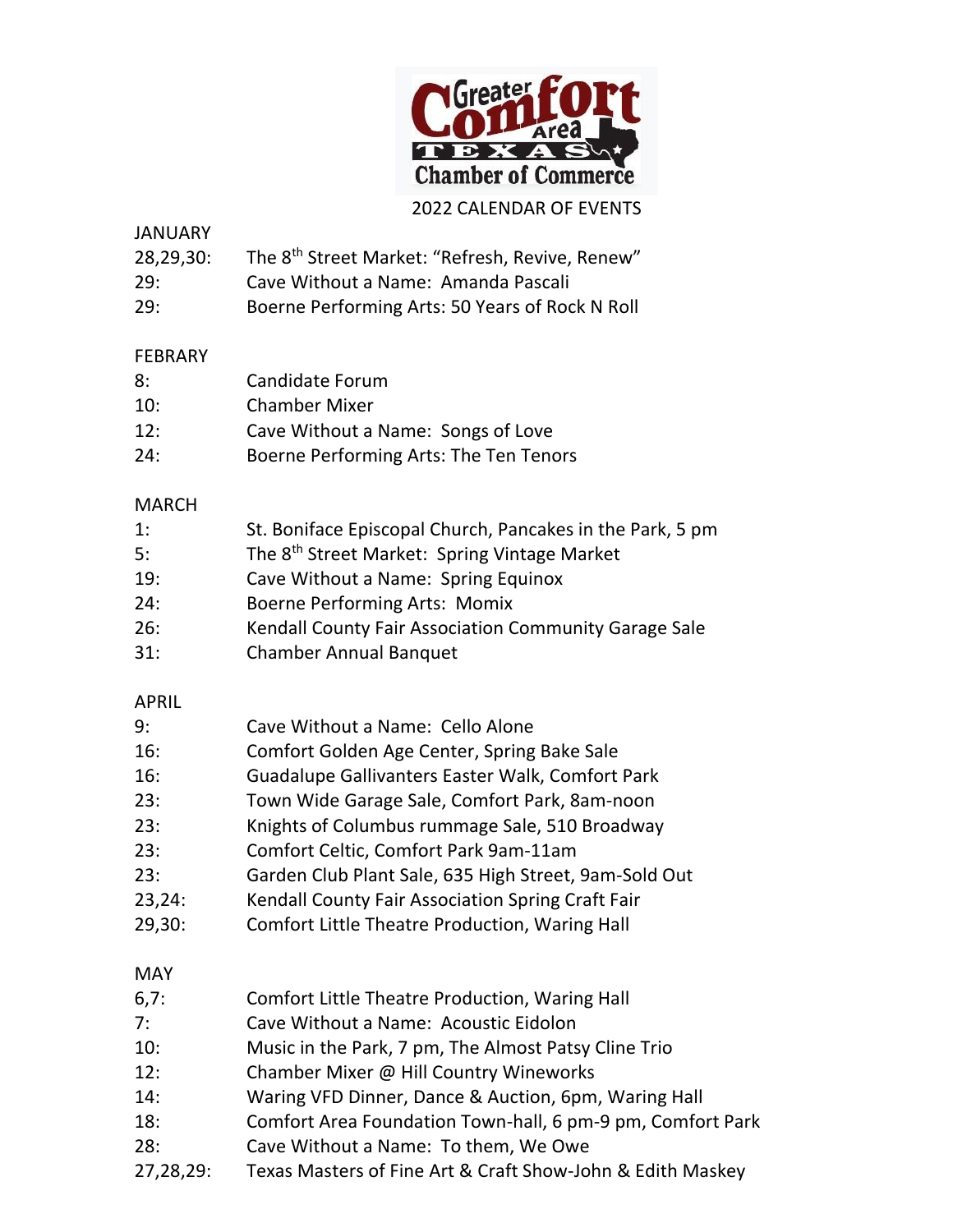| TBA:                                                                                              | <b>Comfort Area Foundation Town Hall Meeting</b>                                                                                                                                                                                                                                                                                                                                                                                                                                                                                                           |
|---------------------------------------------------------------------------------------------------|------------------------------------------------------------------------------------------------------------------------------------------------------------------------------------------------------------------------------------------------------------------------------------------------------------------------------------------------------------------------------------------------------------------------------------------------------------------------------------------------------------------------------------------------------------|
| <b>JUNE</b><br>Saturdays:<br>8:<br>14:                                                            | Farmers Market, Comfort Park 8 am - noon<br>Chamber Mixer @ Cocky Rooster Bar<br>Music in the Park, 7 pm, Camille Sanders                                                                                                                                                                                                                                                                                                                                                                                                                                  |
| <b>JULY</b><br>Saturdays:<br>4:<br>12:<br>14:                                                     | Farmers Market, Comfort Park 8 am - noon<br>July 4 <sup>th</sup> Celebration. Call 830-995-3131 for details.<br>Music in the Park, 7 pm, Yodel Blitz (Alpine Folk Music/Yodeling)<br>Chamber Mixer @ America Reclaimed                                                                                                                                                                                                                                                                                                                                     |
| <b>AUGUST</b><br>Saturdays:<br>9:<br>11:<br>24:                                                   | Farmers Market, Comfort Park 8 am - noon<br>Music in the Park 7 pm, Performer TBD<br><b>Chamber Mixer</b><br><b>Chamber Luncheon</b>                                                                                                                                                                                                                                                                                                                                                                                                                       |
| <b>SEPTEMBER</b><br>$1 - 30:$<br>8:<br>13:<br>17:<br>17:<br>24:                                   | <b>Hispanic History Month</b><br><b>Chamber Mixer</b><br>Music in the Park, 6:30 pm, John Arthur Martinez<br>Comfort Empty Bowls, Fund-Raiser for Comfort Food Pantry<br><b>Comfort Art Festival</b><br>Comfort Public Library, Taste of Comfort, Riven Rock Ranch                                                                                                                                                                                                                                                                                         |
| <b>OCTOBER</b><br>$1 - 31:$<br>1:<br>1:<br>1:<br>7:<br>11:<br>13:<br>14,15:<br>26:<br>30:<br>TBA: | Scarecrow Invasion Contest, Best Viewing October 15-311<br>Comfort Golden Age Center, Fall Bake Sale<br>The 8 <sup>th</sup> Street Market: Fall Vintage Market<br>Sacred Heart Catholic Church, Fall Festival, Comfort Park<br>Comfort Golden Age Center, Fall Health Fair<br>Music in the Park, 6 pm, Performer TBD<br><b>Chamber Mixer</b><br>Harvest Fest, Historic Downtown Comfort<br>Comfort Golden Age Center Fall Fund Raiser, Camp Capers<br>Waring VFD Fish Fry, 11am, Waring Hall<br>Comfort Area Foundation, Make Comfort Sparkle Clean-up Day |
| <b>NOVEMBER</b><br>9:<br>10:<br>26:                                                               | Comfort Area Foundation, Comfort Chamber of Commerce, Town-hall<br><b>Chamber Mixer</b><br>Christmas in Comfort Arts & Crafts Festival, Chamber of Commerce                                                                                                                                                                                                                                                                                                                                                                                                |

TBA: Sisterdale VDF, Hunter's Supper